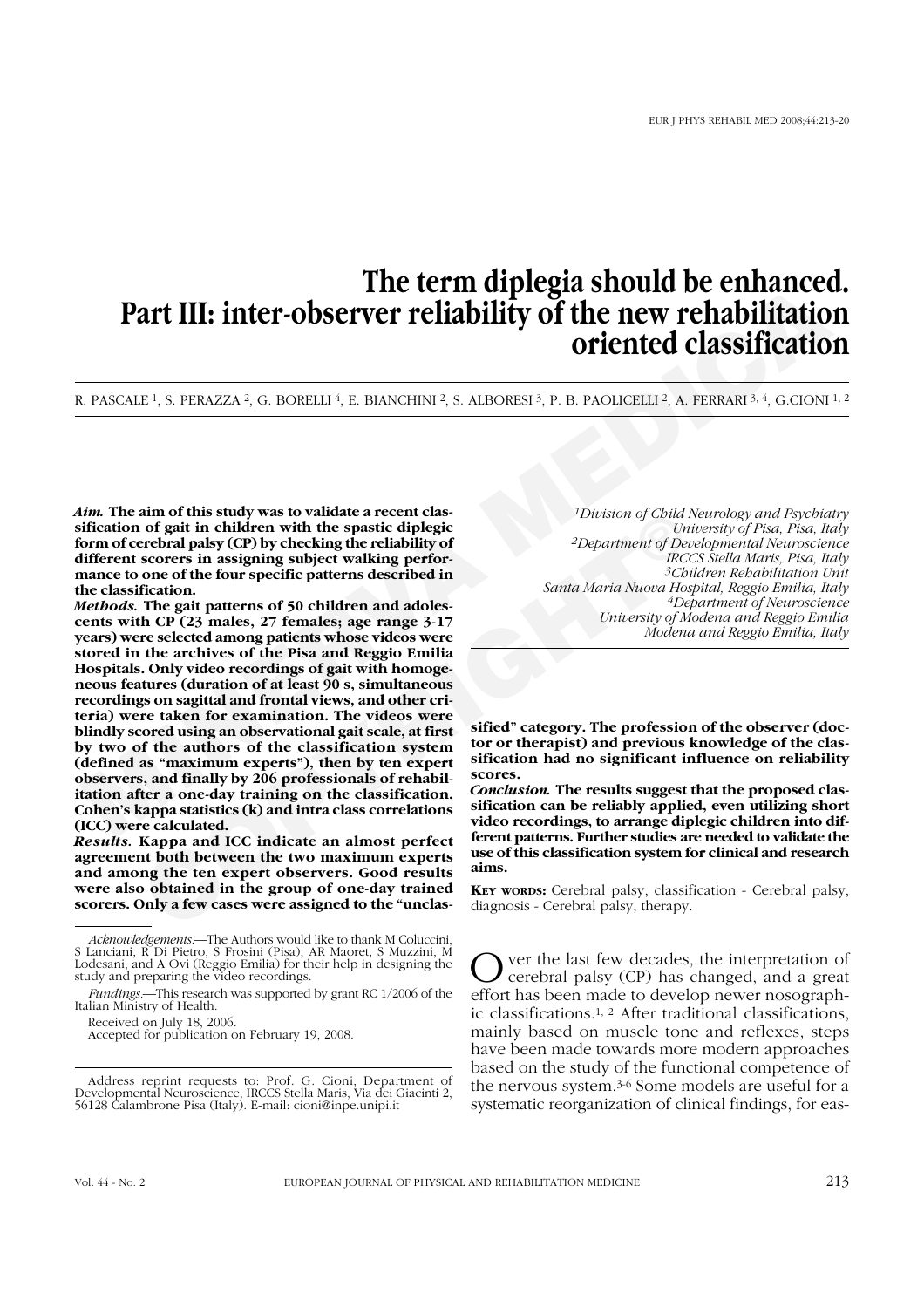ier data collection and for epidemiological comparison.7, 8 They can contribute to the acquisition of a common language providing a reference guide useful in different countries. Unfortunately, however, they offer a limited contribution to prognosis in children with CP.3-6

**Example the state of the state of the state of the state of the state of the state of the state of the state of the state of the state of the state of the state of the state of the state of the state of the state of the s** The traditional classifications are generic and based on signs and symptoms of pathology that cannot be modified by therapy.9, 10 Moreover, they only classify CP on the basis of the type and severity of motor impairment and associated movement disorders without considering that the overall motor performances also encompass perceptual and cognitive deficits (vision, sense of movement, interest, attention, tolerance, etc.). These classifications only distinguish broad categories (tetraplegia, diplegia, hemiplegia) without making any discrimination within each group and without considering the natural history of each child, including the development of individual strategies and the changes occurring during growth.

(a) without making any discrimination with-<br>
diagnosed according to the int<br>
f each child, including the development of<br>
<sup>8,9</sup> and with non-progressive bra<br>
diagnosed according to the int<br>
diagnosed according to the int<br>
o The continuous evolution of CP concept and the large variety of clinical findings underline the need for newer approaches to classification. These must be clearly articulated and functionally-based to better understand child organization and therapeutic needs, in order to tailor an appropriate treatment with customized strategies carried out at the appropriate time.

Ferrari 4, 11 suggested a classification for diplegic children based on gait features, suitable to distinguish homogeneous groups. This classification takes advantage of many descriptions of gait patterns in CP children reported in the literature.12-16 It includes four patterns of walking, whose principal items, specific for each pattern, are reported elsewhere.<sup>11,</sup> 17, 18

The proposed classification is derived from clinical observations of large series of patients; however, it still requires several studies to be validated. So far, this model seems to be useful to assess and understand many aspects of CP motor patterns. It is a simple and quick "gestalt" approach to the assessment, helpful for prognosis and serving as a guide for therapeutic programs.

The study described in this paper aims at validating this classification of gait in children with diplegia by checking the inter-rater reliability of judgements provided by either expert or trained observers through the evaluation of gait patterns taken from short video recordings.

## **Materials and methods**

#### *Subjects*

The sample was composed of 50 CP children and adolescents, 23 male and 27 female, with ages ranging from 3 to 17 years (mean 9.4 years). Their video recordings, available from the archives of the two Centres (Pisa and Reggio Emilia Hospitals) involved in this study, show a suitable sequence of walking patterns.

The subjects were randomly selected among those fulfilling the following inclusion criteria: affected by CP, diagnosed according to the international definition,<sup>2,</sup> 8, 9 and with non-progressive brain lesions documented by brain magnetic resonance imaging (MRI). All subjects had to be able to walk for at least 6 months. Children were excluded if they had been submitted to orthopaedic surgery in the 12 months preceding the videorecording or to botulinum toxin injection in the previous six months (*i.e.*, treatments which modify walking patterns).

#### *Methods*

The videos had to be performed according to the protocol proposed by the Italian Group for Cerebral Palsy (GIPCI)<sup>17</sup> with clear frontal and lateral views. The minimum acceptable duration was set at 90 s. Children were suitably dressed so that upper limb, trunk, pelvis and lower limb behaviour was easily observable. Videos of gait, either with or without devices (canes, walker), were accepted.

The raters were asked to observe a DVD displaying gait recordings: each child was shown twice at normal speed. During a short pause between each videoclip, they had to assign the child to one of the four gait pattern categories.

In the first part of the study two observers (AF and PBP), taken from the authors who contributed to the construction of this classification of gait in diplegia, independently evaluated all video recordings by means of a reference observation chart.

The agreed scoring by the maximum experts was considered the "gold standard" for comparison by successive observers.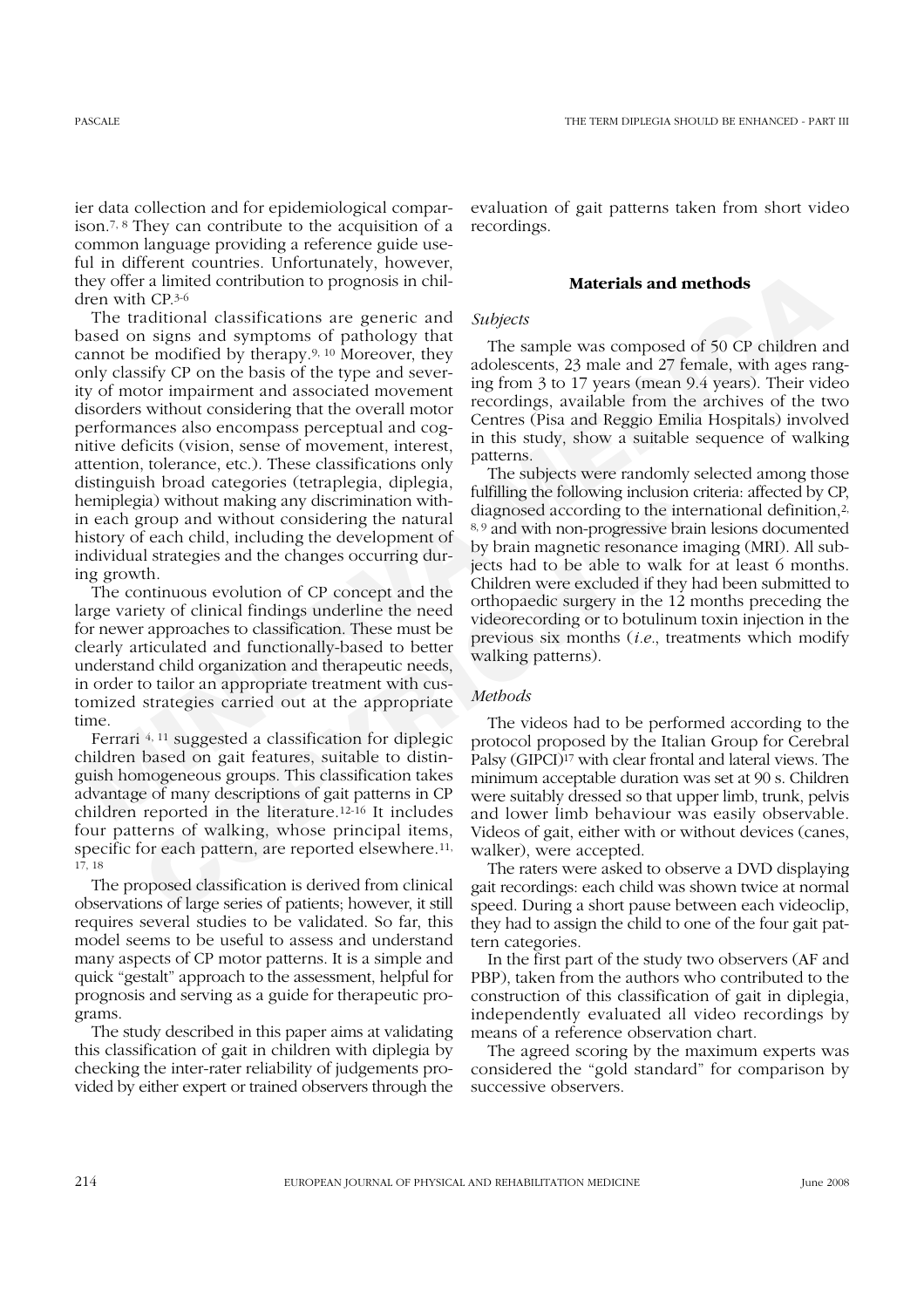As a second step, ten expert observers (four medical doctors and six physical therapists) scored the tapes; all of them were experienced in child rehabilitation and familiar with Ferrari's classification of gait patterns.11, 18

**Matterns** 44. <sup>18</sup> and the steady the study, the 40 cases where  $\frac{2}{3}$  and the steady by the energy researched by the material of the steady of the political of the sected by the sected by the sected by munerous secti 7, with twenty clinical cases being presented<br>
session. The first session was completed by 206<br>
is: 113 physical therapists (70 self-declared as<br>
is: 113 physical therapists (70 self-declared as<br>
in pre-training prelimina In the second part of the study, the 40 cases where the highest agreement (*i.e.*,  $\geq$ 8 out of 10, 80%) was reached by the ten experts relative to the gold standard (see below), were later classified by numerous observers (medical doctors, physical therapists, students, orthopaedic technicians) during a one-day training on the use of the classification. The training included both lectures and video interpretation. Clinical cases shown as examples during training were not used during the reliability assessment. The scoring of the videos was performed in two separate sessions on the same day, with twenty clinical cases being presented in each session. The first session was completed by 206 observers: 113 physical therapists (70 self-declared as having a pre-training preliminary information about the classification, 43 not informed), 50 physiatrists (27 self-declared as informed, 23 not informed), 20 orthopaedic technicians (13 informed, 7 not informed), 11 child neurologists (3 informed, 8 not informed), one paediatric surgeon (not informed), one orthopaedic surgeon (not informed), 8 students (not informed) and two people who did not declare their profession. The second session was only attended by 165 observers out of the former 206: 89 physical therapists (56 self-declared informed of the classification, 33 not informed), 36 physiatrists (24 informed, 12 not informed), 9 orthopaedic technicians (6 informed, 3 not informed), 9 child neurologists (3 informed, 6 not informed), one orthopaedic surgeon (not informed), 6 students (not informed) and 15 unclassified people.

# *Statistical analysis*

For each case, the perfect agreement among the observers was assessed as a percentage.19

Chance-corrected agreement between observers was measured using Cohen's kappa statistic (k) 20 and ICC (Intraclass Correlation). Kappa values were interpreted according to conventional groups (0.0- 0.20=slight agreement; 0.21-0.40=fair; 0.41-0.60=moderate; 0.61-0.80=substantial; 0.81-1=almost perfect agreement).21 The ICC was interpreted according to recommendations by Fleiss: an ICC greater than 0.75 indicates excellent reliability and from 0.4 to 0.75 indicates fair to good reliability.22

| Case<br>number          | Form according<br>to observer 1 | Form according<br>to observer 2 |
|-------------------------|---------------------------------|---------------------------------|
| $1\,$                   | ${\rm IV}$                      | IV                              |
| $2*$                    | $\rm IV/IV^*$                   | $\rm III/IV^*$                  |
| $\overline{\mathbf{3}}$ | $\rm II$                        | $\rm II$                        |
| $\overline{4}$          | ${\rm IV}$                      | $\rm IV$                        |
| 5                       | III                             | $\rm III$                       |
| 6                       | IV                              | IV                              |
| $\overline{7}$          | III                             | $\rm III$                       |
| 8                       | $\rm II$                        | $\rm _{II}$                     |
| 9                       | $\overline{I}$                  | $\rm I$                         |
| 10                      | IV                              | IV                              |
| 11                      | $\rm II$                        | $\rm _{II}$                     |
| 12                      | $\rm I$                         | $\rm I$                         |
| 13                      | $\rm II$                        | $\rm II$                        |
| 14                      | I                               | $\rm I$                         |
| 15                      | III                             | III                             |
| 16                      | III                             | III                             |
| 17                      | $\rm II$                        | $_{\rm II}$                     |
| 18                      | I                               | $\rm I$                         |
| 19                      | Ш                               | III                             |
| $20*$                   | $\rm IV/IV^*$                   | $\rm II/IV^*$                   |
| 21                      | IV                              | IV                              |
| 22                      | ${\rm IV}$                      | IV                              |
| 23                      | III                             | $\rm III$                       |
| 24                      | $\bar{\rm IV}$                  | IV                              |
| 25                      | III                             | Ш                               |
| 26                      | IV                              | IV                              |
| 27                      | ${\rm IV}$                      | IV                              |
| $28*$                   | $\rm II/II^*$                   | $\rm IV/II^*$                   |
| 29                      | I                               | $\rm I$                         |
| 30                      | $\rm III$                       | $III$                           |
| 31                      | $III$                           | $\rm III$                       |
| 32                      | ${\rm IV}$                      | ${\rm IV}$                      |
| 33                      | $III$                           | $\rm III$                       |
| 34                      | IV                              | IV                              |
| 35                      | I                               | $\rm I$                         |
| 36                      | III                             | Ш                               |
| 37                      | $\rm II$                        | $_{\rm II}$                     |
| 38                      | IV                              | IV                              |
| 39                      | $\rm I$                         | $\rm I$                         |
| 40                      | IV                              | IV                              |
| 41                      | III                             | $\mathop{\rm III}\nolimits$     |
| 42                      | I                               | I                               |
| 43                      | ${\rm IV}$                      | IV                              |
| $44$                    | ${\rm IV}$                      | IV                              |
| 45                      | $\rm II$                        | $\rm II$                        |
| 46                      | $\rm III$                       | $\rm III$                       |
| $47*$                   | $\rm IV/IV^*$                   | $III/IV^*$                      |
| $48\,$                  | IV                              | ${\rm IV}$                      |
| 49                      | ${\rm IV}$                      | ${\rm IV}$                      |
| 50                      | IV                              | IV                              |

TABLE I.—*Scoring by the two maximum experts.*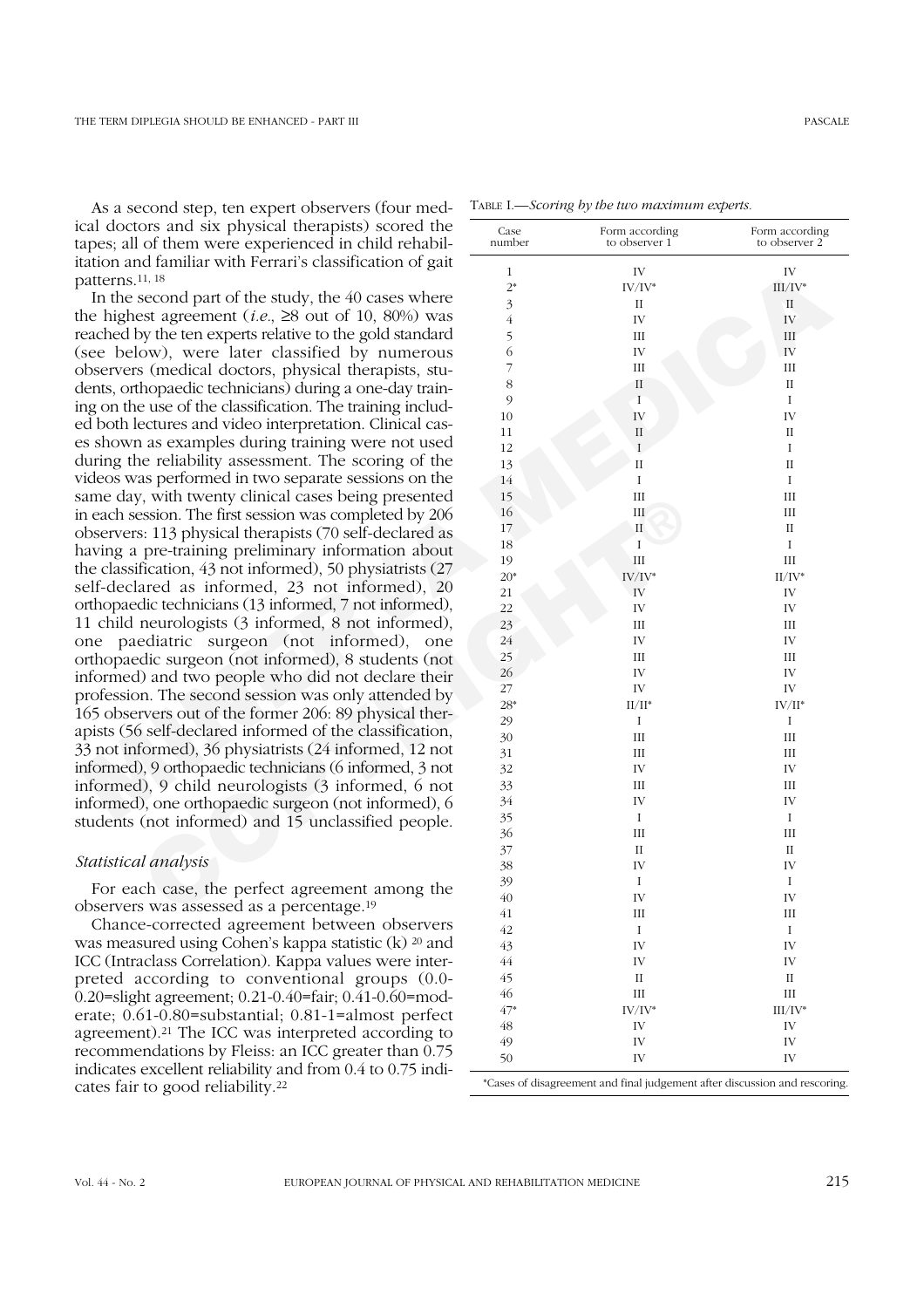| $\rm Case$               | $\operatorname{Gold}$ |              | Judgement of 10 expert observers |          |                 |              |  |  |  |  |
|--------------------------|-----------------------|--------------|----------------------------------|----------|-----------------|--------------|--|--|--|--|
| number                   | standard              | Form $\rm I$ | Form $\rm II$                    | Form III | Form ${\rm IV}$ | Unclassified |  |  |  |  |
| $\,1$                    | ${\rm IV}$            |              |                                  | 20%      | $80\%$          |              |  |  |  |  |
| $\sqrt{2}$               | ${\rm IV}$            |              |                                  | $10\%$   | $90\%$          |              |  |  |  |  |
| $\overline{\mathbf{3}}$  | $\rm II$              |              | $100\%$                          |          |                 |              |  |  |  |  |
| $\acute{4}$              | ${\rm IV}$            |              |                                  |          | $100\%$         |              |  |  |  |  |
|                          | $\rm III$             |              |                                  | $100\%$  |                 |              |  |  |  |  |
| $\frac{5}{6}$            | ${\rm IV}$            |              |                                  |          | 100%            |              |  |  |  |  |
| $\overline{\phantom{a}}$ | $\rm III$             |              | 20%                              | $80\%$   |                 |              |  |  |  |  |
| $\,$ 8 $\,$              | $\rm II$              |              | 90%                              | $10\%$   |                 |              |  |  |  |  |
| $\mathfrak{g}$           | $\rm I$               | $100\%$      |                                  |          |                 |              |  |  |  |  |
| $10\,$                   | ${\rm IV}$            |              |                                  |          | 100%            |              |  |  |  |  |
| $11^*$                   | $\rm II$              |              | 70%                              | 30%      |                 |              |  |  |  |  |
| $12\,$                   | $\bf{I}$              | $100\%$      |                                  |          |                 |              |  |  |  |  |
| 13                       | $\rm II$              |              | $100\%$                          |          |                 |              |  |  |  |  |
| $14\,$                   | $\rm I$               | $100\%$      |                                  |          |                 |              |  |  |  |  |
| $15\,$                   | $\rm III$             |              |                                  | 100%     |                 |              |  |  |  |  |
| $16\,$                   | $\rm III$             |              |                                  | $100\%$  |                 |              |  |  |  |  |
| $17\,$                   | $\rm II$              |              | 100%                             |          |                 |              |  |  |  |  |
| $18\,$                   | $\rm I$               | $100\%$      |                                  |          |                 |              |  |  |  |  |
| 19                       | $\rm III$             |              |                                  | 90%      | $10\%$          |              |  |  |  |  |
| $20*$                    | ${\rm IV}$            |              | 50%                              | $10\%$   | 40%             |              |  |  |  |  |
| 21                       | ${\rm IV}$            |              |                                  |          | $100\%$         |              |  |  |  |  |
| $22\,$                   | ${\rm IV}$            |              |                                  | $10\%$   | 90%             |              |  |  |  |  |
| 23                       | $\rm III$             | $10\%$       |                                  | $80\%$   | $10\%$          |              |  |  |  |  |
| $24\,$                   | ${\rm IV}$            |              |                                  | $10\%$   | $90\%$          |              |  |  |  |  |
| $25*$                    | $\rm III$             | 30%          |                                  | 60%      | $10\%$          |              |  |  |  |  |
| 26                       | ${\rm IV}$            |              |                                  |          | $100\%$         |              |  |  |  |  |
| 27                       | ${\rm IV}$            |              |                                  |          | 100%            |              |  |  |  |  |
| $28*$                    | $\rm II$              |              | 60%                              |          | 40%             |              |  |  |  |  |
| 29                       | $\mathbf I$           | $80\%$       | $10\%$                           |          |                 | $10\%$       |  |  |  |  |
| 30                       | $\rm III$             |              |                                  | 90%      | 10%             |              |  |  |  |  |
| 31                       | $\rm III$             |              |                                  | $100\%$  |                 |              |  |  |  |  |
| 32                       | ${\rm IV}$            |              |                                  |          | $100\%$         |              |  |  |  |  |
| $33*$                    | $\rm III$             |              |                                  | 50%      | 50%             |              |  |  |  |  |
| $34\,$                   | ${\rm IV}$            |              |                                  |          | $100\%$         |              |  |  |  |  |
| 35                       | $\;$ I                | 90%          | $10\%$                           |          |                 |              |  |  |  |  |
| 36                       | $\rm III$             |              |                                  | 90%      |                 | 10%          |  |  |  |  |
| $37*$                    | $\rm II$              |              | 60%                              | $40\%$   |                 |              |  |  |  |  |
| 38                       | ${\rm IV}$            |              |                                  | $10\%$   | $90\%$          |              |  |  |  |  |
| $39*$                    | $\mathbf I$           | 40%          | 60%                              |          |                 |              |  |  |  |  |
| $40\,$                   | ${\rm IV}$            |              |                                  |          | 100%            |              |  |  |  |  |
| $41\,$                   | $\rm III$             |              | $20\%$                           | $80\%$   |                 |              |  |  |  |  |
| $42\,$                   | $\;$ I                | 90%          | $10\%$                           |          |                 |              |  |  |  |  |
| 43                       | ${\rm IV}$            |              |                                  |          | $100\%$         |              |  |  |  |  |
| $\sqrt{44}$              | ${\rm IV}$            |              |                                  |          | $100\%$         |              |  |  |  |  |
| $45*$                    | $\;$ II               | 30%          | $70\%$                           |          |                 |              |  |  |  |  |
| $46*$                    | $\rm III$             | $30\%$       |                                  | $70\%$   |                 |              |  |  |  |  |
| $47^{\ast}$              | ${\rm IV}$            |              | $10\%$                           | 60%      | 30%             |              |  |  |  |  |
| $\sqrt{48}$              | ${\rm IV}$            |              |                                  |          | $100\%$         |              |  |  |  |  |
| $49\,$                   | ${\rm IV}$            |              |                                  |          | $100\%$         |              |  |  |  |  |
| 50                       | ${\rm IV}$            |              |                                  |          | $100\%$         |              |  |  |  |  |
|                          |                       |              |                                  |          |                 |              |  |  |  |  |

TABLE II.—*Results of the scoring of the 50 cases by 10 expert observers, compared to gold standard.*

\*Cases with agreement lower than 80%, not used for the one-day training.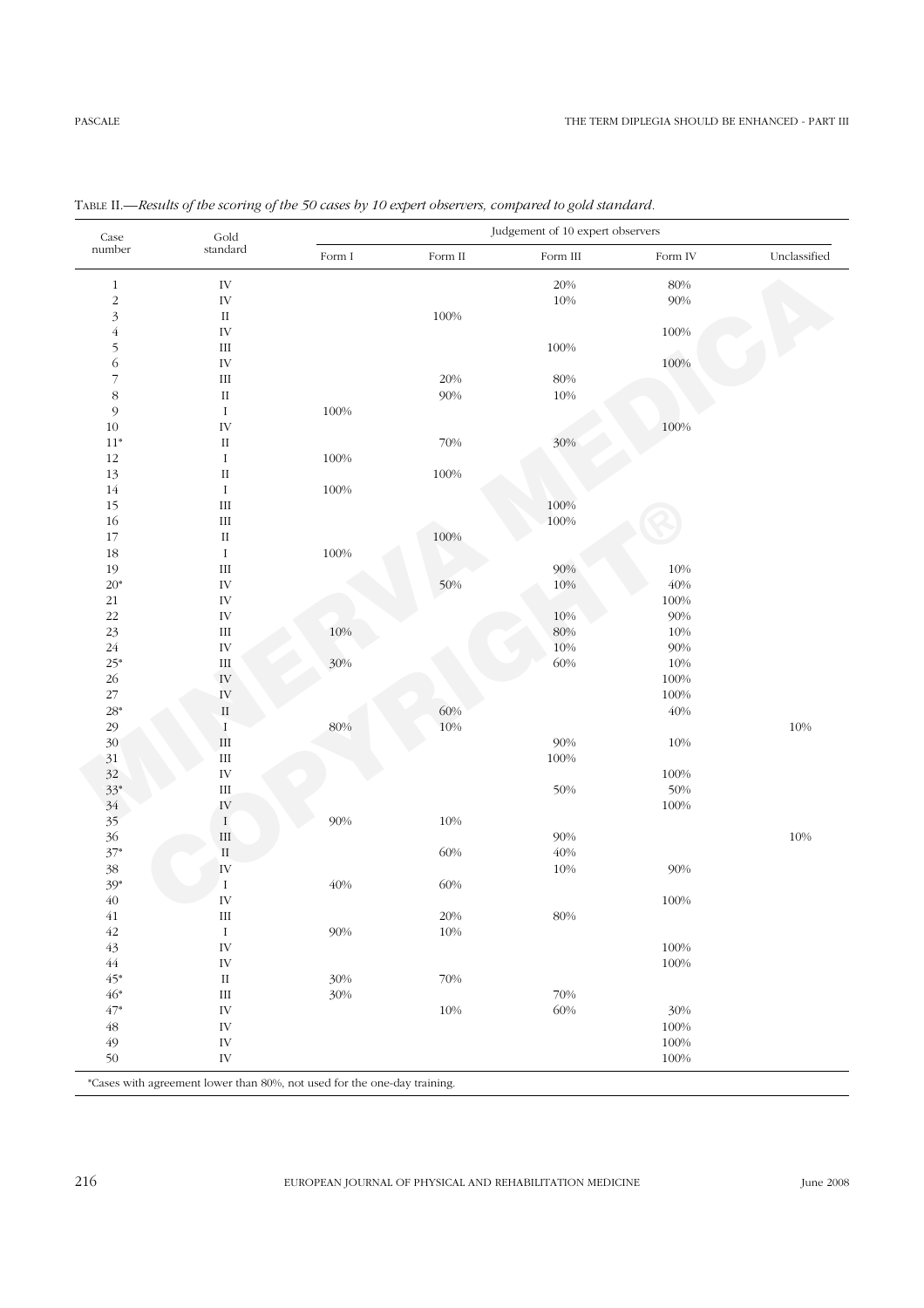|                 | Obs.2 | Obs.3                                                                                                                                                                                                                                                                                                                                                                                                    | Obs.4               | Obs.5                     | Obs.6                                                                                                                                                                                                                                                                                                                                     | Obs.7                                                                                                     | Obs.8      | Obs.9                       | Obs.10               |  |
|-----------------|-------|----------------------------------------------------------------------------------------------------------------------------------------------------------------------------------------------------------------------------------------------------------------------------------------------------------------------------------------------------------------------------------------------------------|---------------------|---------------------------|-------------------------------------------------------------------------------------------------------------------------------------------------------------------------------------------------------------------------------------------------------------------------------------------------------------------------------------------|-----------------------------------------------------------------------------------------------------------|------------|-----------------------------|----------------------|--|
| Obs.1           | 0.889 | 0.696                                                                                                                                                                                                                                                                                                                                                                                                    | 0.889               | 0.694                     | 0.805                                                                                                                                                                                                                                                                                                                                     | 0.657                                                                                                     | 0.710      | 0.745                       | 0.795                |  |
| Obs.2           |       | 0.751                                                                                                                                                                                                                                                                                                                                                                                                    | 0.89                | 0.695                     | 0.806                                                                                                                                                                                                                                                                                                                                     | 0.658                                                                                                     | 0.665      | 0.747                       | 0.797                |  |
| Obs.3           |       |                                                                                                                                                                                                                                                                                                                                                                                                          | 0.751               | 0.692                     | 0.777                                                                                                                                                                                                                                                                                                                                     | 0.62                                                                                                      | 0.634      | 0.715                       | 0.709                |  |
| Obs.4           |       |                                                                                                                                                                                                                                                                                                                                                                                                          |                     | 0.751                     | 0.862                                                                                                                                                                                                                                                                                                                                     | 0.715                                                                                                     | 0.721      | 0.747                       | 0.797                |  |
| Obs.5           |       |                                                                                                                                                                                                                                                                                                                                                                                                          |                     |                           | 0.804                                                                                                                                                                                                                                                                                                                                     | 0.681                                                                                                     | 0.605      | 0.686                       | 0.707                |  |
| Obs.6           |       |                                                                                                                                                                                                                                                                                                                                                                                                          |                     |                           |                                                                                                                                                                                                                                                                                                                                           | 0.855                                                                                                     | 0.746      | 0.772                       | 0.824                |  |
| Obs.7           |       |                                                                                                                                                                                                                                                                                                                                                                                                          |                     |                           |                                                                                                                                                                                                                                                                                                                                           |                                                                                                           | 0.766      | 0.732                       | 0.756                |  |
| Obs.8           |       |                                                                                                                                                                                                                                                                                                                                                                                                          |                     |                           |                                                                                                                                                                                                                                                                                                                                           |                                                                                                           |            | 0.798                       | 0.791                |  |
| Obs.9           |       |                                                                                                                                                                                                                                                                                                                                                                                                          |                     |                           |                                                                                                                                                                                                                                                                                                                                           |                                                                                                           |            |                             | 0.94                 |  |
|                 |       | TABLE IV.—ICC values for groups with different levels of experience and different professions among the 10 expert observers.                                                                                                                                                                                                                                                                             | Level of experience |                           |                                                                                                                                                                                                                                                                                                                                           |                                                                                                           | Profession |                             |                      |  |
|                 |       | >5 years<br>(5 observers)                                                                                                                                                                                                                                                                                                                                                                                |                     | <5 years<br>(5 observers) | Doctors<br>(4 observers)                                                                                                                                                                                                                                                                                                                  |                                                                                                           |            | Therapists<br>(6 observers) |                      |  |
| ICC (CI 95%)    |       | $0.982(0.973-0.989)$                                                                                                                                                                                                                                                                                                                                                                                     |                     | $0.975(0.962 - 0.985)$    |                                                                                                                                                                                                                                                                                                                                           | $0.968(0.951-981)$                                                                                        |            |                             | $0.975(0.963-0.985)$ |  |
|                 |       | <b>Results</b>                                                                                                                                                                                                                                                                                                                                                                                           |                     |                           | $0.991$ ).                                                                                                                                                                                                                                                                                                                                | The ICC value (95% IC) of this group was 0.985 (0.978                                                     |            |                             |                      |  |
| Maximum experts |       |                                                                                                                                                                                                                                                                                                                                                                                                          |                     |                           |                                                                                                                                                                                                                                                                                                                                           | The influence of the level of experience in the spe                                                       |            |                             |                      |  |
|                 |       | The judgments provided by the two maximum<br>experts differed in 4/50 cases: two were scored as<br>form III instead of IV, two as II instead of IV or vice<br>versa (Table I). The inter-observer agreement evalu-<br>ated by k statistics was 0.859 ( <i>i.e.</i> , "almost perfect"),<br>and ICC (95% IC) was 0.951 (0.914-0.972). After dis-<br>cussion and re-scoring of the four discordant videos, |                     |                           | cific area (more or less than 5 years) and the profes<br>sion (medical doctor or physical therapist) on inter<br>rater reliability was also evaluated. The ICC values<br>between groups with different levels of experience of<br>profession were similar (Table IV). Only two observers<br>used the "unclassified" option for two cases. |                                                                                                           |            |                             |                      |  |
|                 |       | a common judgment was reached for all cases. The                                                                                                                                                                                                                                                                                                                                                         |                     |                           |                                                                                                                                                                                                                                                                                                                                           | One-day trained observers                                                                                 |            |                             |                      |  |
|                 |       | final sample consisted of 8 cases with Form I, 8 with<br>Form II, 13 with Form III and 21 with Form IV.                                                                                                                                                                                                                                                                                                  |                     |                           |                                                                                                                                                                                                                                                                                                                                           | During the first session of 20 cases, the one-day<br>trained observers agreed with the gold standard 100% |            |                             |                      |  |

TABLE III.—*k values of agreement between 10 expert observers.*

|                  |                           | Level of experience       |                                 | Profession                  |
|------------------|---------------------------|---------------------------|---------------------------------|-----------------------------|
|                  | >5 years<br>(5 observers) | <5 years<br>(5 observers) | <b>Doctors</b><br>(4 observers) | Therapists<br>(6 observers) |
| ICC $(CI\ 95\%)$ | $0.982(0.973-0.989)$      | $0.975(0.962-0.985)$      | $0.968(0.951-981)$              | $0.975(0.963-0.985)$        |
|                  |                           |                           |                                 |                             |

# **Results**

#### *Maximum experts*

<sup>C</sup> observers)<br>
(3 observers)<br>
(4 observers)<br>
(4 observers)<br>
(4 observers)<br>
(4 observers)<br>
(4 observers)<br>
(4 observers)<br>
(4 observers)<br>
(4 observers)<br>
(4 observers)<br>
(4 observers)<br>
(4 observers)<br>
(4 observers)<br>
(4 observer The judgments provided by the two maximum experts differed in 4/50 cases: two were scored as form III instead of IV, two as II instead of IV or vice versa (Table I). The inter-observer agreement evaluated by k statistics was 0.859 (*i.e.*, "almost perfect"), and ICC (95% IC) was 0.951 (0.914-0.972). After discussion and re-scoring of the four discordant videos, a common judgment was reached for all cases. The final sample consisted of 8 cases with Form I, 8 with Form II, 13 with Form III and 21 with Form IV.

### *Expert observers*

The inter-(expert) observer agreement was firstly computed for each case as a percentage in comparison with the gold standard (Table II).

The ten observers agreed with the gold standard 100% in 24 cases (14 belonging to Form IV, 4 to III, 4 to I and 2 to II); 90% in 10 cases (3 Form III, 4 IV, 2 I and 1 II); and 80% in 6 cases (3 Form III, 1 IV, 1 I and  $1$  II).

The agreement among the ten expert observers was similar to that of the maximum experts. All values were between "moderate" (k=0.605 in the case of observer 5 *vs.* observer 8) and "almost perfect" (k=0.94 in the case of observer 9 *vs.* observer 10) (Table III).

### *One-day trained observers*

During the first session of 20 cases, the one-day trained observers agreed with the gold standard 100% for no cases; 90% in 9 cases: 4 belonging to Form IV, 3 to I and 2 to III; and 80% in 7 cases: 3 belonging to Form II, 2 to III, 1 to I and 1 to IV (Table V).

The mean k value of agreement was 0.82, ranging from 0.66 for orthopaedic technicians to 0.93 for the orthopaedic surgeon. The different levels of knowledge of the classification did not have any influence (subjects declaring some knowledge: mean k value of 0.81; subjects without any knowledge: mean k value of 0.80; and undeclared: mean k value of 0.89).

During the second session for the other 20 cases, the observers agreed with the gold standard 100% in one case (Form IV); 90% in 7 cases (6 belonging to Form IV and 1 to III); and 80% in 5 cases (3 belonging to Form IV and 2 to III) (Table V).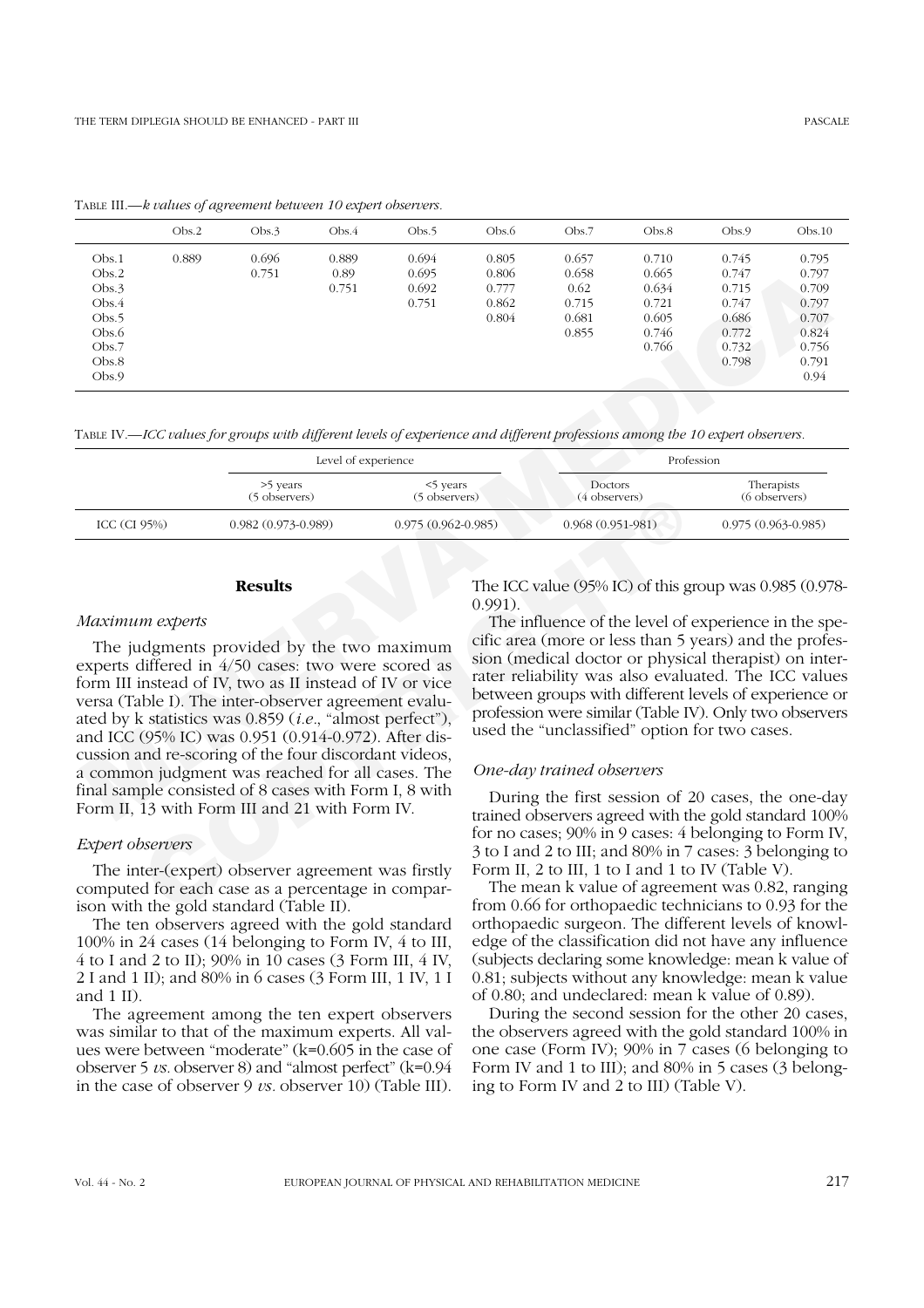| Case                     | $\operatorname{Gold}$       | Judgement of one-day observers                                             |                         |                                                                                       |                |                      |  |
|--------------------------|-----------------------------|----------------------------------------------------------------------------|-------------------------|---------------------------------------------------------------------------------------|----------------|----------------------|--|
| number                   | standard                    | Form I $\left(\!\! \begin{smallmatrix} 0 \ 0 \end{smallmatrix}\!\!\right)$ | Form $\rm II$<br>(%)    | Form III $\left(\!\begin{smallmatrix} 0 & \infty \\ 0 & 0 \end{smallmatrix}\!\right)$ |                | Unclassified<br>(%)  |  |
| Session I                |                             |                                                                            |                         |                                                                                       |                |                      |  |
| $\,1\,$                  | IV                          | $8\,$                                                                      | 1.5                     | 33                                                                                    | 56             | 1.5                  |  |
| $\sqrt{2}$               | IV                          |                                                                            | 4.5                     | $\mathfrak g$                                                                         | 86             | 0.5                  |  |
| $\overline{3}$           | $\rm II$                    |                                                                            | 80                      | $\overline{2}$                                                                        | 13.5           | 4.5                  |  |
| $\overline{4}$           | $\bar{\rm IV}$              |                                                                            | $\,1$                   | 1.5                                                                                   | 97             | 0.5                  |  |
| $\mathfrak{S}$           | $\rm III$                   | 4.5                                                                        | $\mathfrak{Z}$          | 91.5                                                                                  | 0.5            | 0.5                  |  |
| $\overline{6}$           | IV                          |                                                                            | $\sqrt{2}$              | $\,1$                                                                                 | 95             | $\frac{2}{5}$<br>4.5 |  |
| $\overline{\mathcal{I}}$ | $\rm III$                   | $\sqrt{6}$                                                                 | 13                      | 75                                                                                    | $\,1\,$        |                      |  |
| $\,8\,$                  | $\;$ II                     | 0.5                                                                        | 82.5                    | 1.5                                                                                   | $11\,$         |                      |  |
| $\mathfrak{g}$           | $\rm I$                     | 98                                                                         | $0.5\,$                 |                                                                                       | $\overline{1}$ | 0.5                  |  |
| 10                       | IV                          | 0.5                                                                        | $\mathbf{1}$            | 1.5                                                                                   | 96             | $\mathbf{1}$         |  |
| $12\,$                   | $\rm I$                     | $84\,$                                                                     | 14.5                    | 0.55                                                                                  |                | $\,1\,$              |  |
| 13                       | $\rm II$                    | $1\,$                                                                      | 37.5                    | $\overline{7}$                                                                        | $\sqrt{44}$    | 10.5                 |  |
| $14\,$                   | $\rm I$                     | 95                                                                         | $\overline{4}$          |                                                                                       |                | $\,1\,$              |  |
| 15                       | $\mathop{\rm III}\nolimits$ | 4.5                                                                        | 2.5                     | 91.5                                                                                  | $\overline{a}$ | 0.5                  |  |
| 16                       | $\rm III$                   | 6.5                                                                        | $\mathfrak{g}$          | $82\,$                                                                                |                | 2.5                  |  |
| 17                       | $\rm II$                    |                                                                            | $87\,$                  |                                                                                       | 12.5           | 0.5                  |  |
| 18                       | $\rm I$                     | 96.5                                                                       | $\overline{\mathbf{3}}$ |                                                                                       |                | 0.5                  |  |
| 19                       | $\mathop{\rm III}\nolimits$ | 4.5                                                                        | 13                      | $82\,$                                                                                |                | 0.5                  |  |
| $21\,$                   | $\bar{\rm IV}$              | 1.5                                                                        | 16.5                    | 6.5                                                                                   | 71.5           | $\sqrt{4}$           |  |
| $22\,$                   | $\bar{\rm IV}$              |                                                                            | $\bar{1}$               |                                                                                       | 93.5           | 5.5                  |  |
| Session II               |                             |                                                                            |                         |                                                                                       |                |                      |  |
| 23                       | $\mathop{\rm III}\nolimits$ | 28                                                                         | 5                       | 64                                                                                    |                | $\sqrt{3}$           |  |
| $24\,$                   | $\bar{\rm IV}$              |                                                                            |                         |                                                                                       | $100\,$        |                      |  |
| $26\,$                   | ${\rm IV}$                  | 0.6                                                                        | 0.6                     | 16.3                                                                                  | 81.3           | 1.2                  |  |
| $27\,$                   | ${\rm IV}$                  |                                                                            | 0.6                     |                                                                                       | 92.8           | 1.2                  |  |
| 29                       | $\mathbf I$                 | $45\,$                                                                     | 47.2                    | 5.4                                                                                   |                | 2.4                  |  |
| 30                       | $\mathop{\rm III}\nolimits$ | $1.2\,$                                                                    | 0.6                     | 91                                                                                    | 5.4            | $1.8\,$              |  |
| 31                       | $\rm III$                   |                                                                            | 1.2                     | 46.6                                                                                  | 49.2           | $\mathfrak{Z}$       |  |
| 32                       | ${\rm IV}$                  |                                                                            | 9.6                     | 1.2                                                                                   | 82.6           | 6.6                  |  |
| 34                       | ${\rm IV}$                  |                                                                            | 0.6                     |                                                                                       | 98.2           | 1.2                  |  |
| 35                       | $\rm I$                     | 71.6                                                                       | 26.6                    | 0.6                                                                                   | 0.6            | 0.6                  |  |
| 36                       | $\mathop{\rm III}\nolimits$ | 9.6                                                                        | $4.8\,$                 | 80.2                                                                                  | 1.2            | 4.2                  |  |
| 38                       | ${\rm IV}$                  | 1.2                                                                        |                         |                                                                                       | 98.2           | 0.6                  |  |
| 40                       | ${\rm IV}$                  |                                                                            |                         | 0.6                                                                                   | 97             | 2.4                  |  |
| 41                       | $\mathop{\rm III}\nolimits$ | 4.2                                                                        | $4.8\,$                 | 86.8                                                                                  | 0.6            | 3.6                  |  |
| $42\,$                   | $\rm I$                     | 64.3                                                                       | 31.5                    | $1.8\,$                                                                               |                | $2.4\,$              |  |
| $43\,$                   | $\bar{\rm IV}$              | $1.8\,$                                                                    | $1.8\,$                 | 16.2                                                                                  | 80.2           |                      |  |
| $44$                     | IV                          |                                                                            | 24.8                    | 10.3                                                                                  | 45.5           | 19.3                 |  |
| $\sqrt{48}$              | IV                          |                                                                            | 0.6                     |                                                                                       | 94.6           | $4.8\,$              |  |
| 49                       | $\bar{\rm IV}$              |                                                                            |                         |                                                                                       | 97.6           | 2.4                  |  |
| 50                       | ${\rm IV}$                  |                                                                            | 29.6                    | 2.4                                                                                   | 64.4           | 3.6                  |  |
|                          |                             |                                                                            |                         |                                                                                       |                |                      |  |

TABLE V.—*Results of scoring for 40 cases by the one-day trained observers compared to gold standard.*

The mean k values of agreement with the gold standard was 0.73, ranging from 0.55 for orthopedic technicians to 0.74 for the orthopaedic surgeons and the child neurologists; the different levels of knowledge had no influence (subjects with some knowledge: mean k value of 0.74; with no knowledge: mean k value of 0.76; undeclared: mean k value of 0.70) (Table VI, upper part). There were no significant differences resulting from previous knowledge of the classification (Table VII).

Values of agreement among one-day trained observers, measured by ICC for the most represented professional groups, were excellent: they ranged from 0.950 to 0.999 (Table VII, lower part). The "unclassi-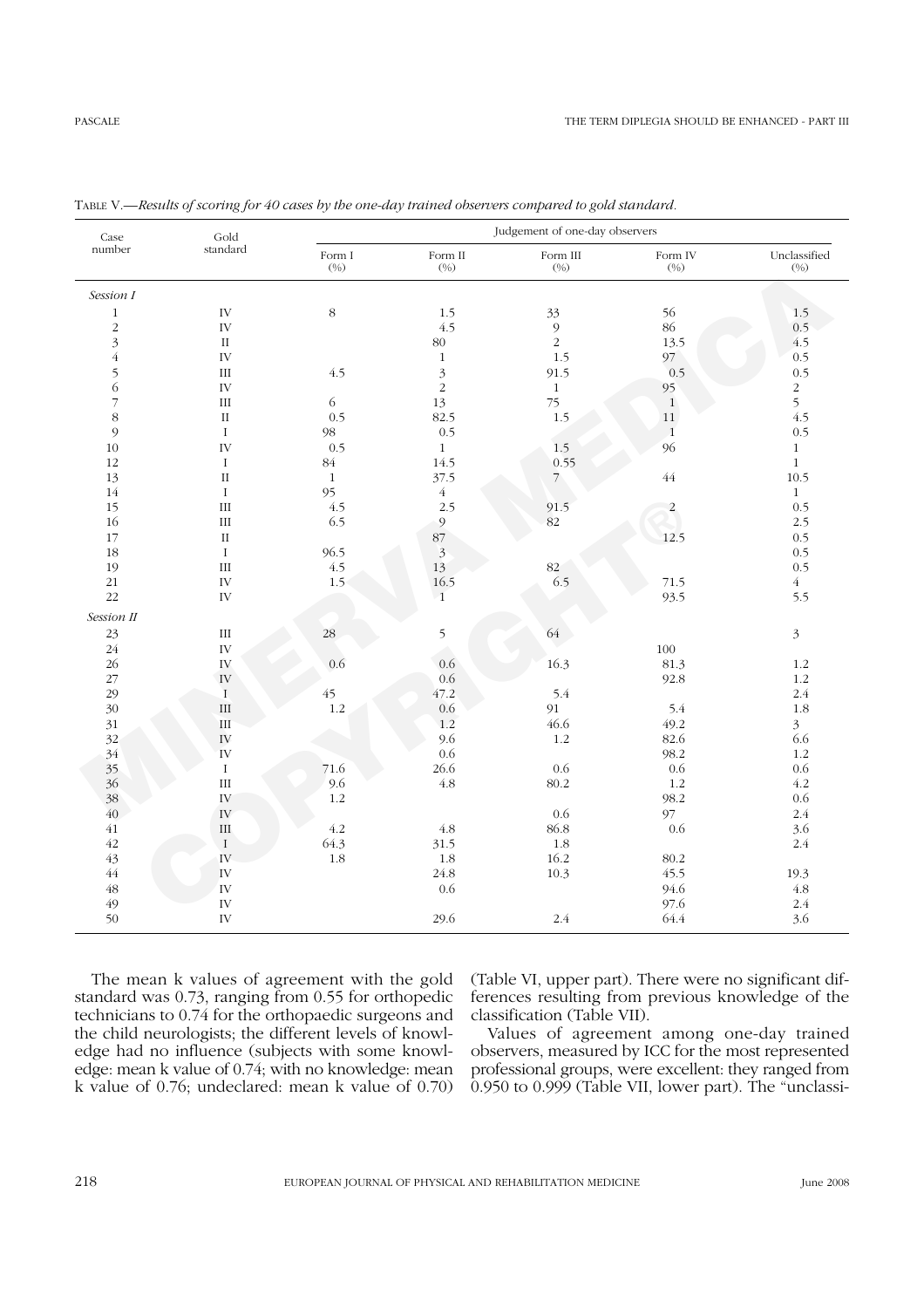TABLE VI.—*Mean k values, compared to gold standard, and ICC for different professional groups among the one-day trained observers.*

|                                                                                                                                                                                                              | Session I      |                            | Session II |                            |                                                                                                                                                                                                                                                                                                                                                                                                                                             |     | Session I       |    | Session II      |
|--------------------------------------------------------------------------------------------------------------------------------------------------------------------------------------------------------------|----------------|----------------------------|------------|----------------------------|---------------------------------------------------------------------------------------------------------------------------------------------------------------------------------------------------------------------------------------------------------------------------------------------------------------------------------------------------------------------------------------------------------------------------------------------|-----|-----------------|----|-----------------|
|                                                                                                                                                                                                              | N              | Mean k<br>value            | N          | Mean k<br>value            |                                                                                                                                                                                                                                                                                                                                                                                                                                             | SS  | Mean k<br>value | SS | Mean k<br>value |
| Physiotherapists                                                                                                                                                                                             | 113            | 0.863                      | 89         | 0.73                       | Physiotherapists                                                                                                                                                                                                                                                                                                                                                                                                                            | 113 | 0.863           | 89 | 0.73            |
| Physiatrists                                                                                                                                                                                                 | 50             | 0.811                      | 36         | 0.55                       | Some knowledge                                                                                                                                                                                                                                                                                                                                                                                                                              | 109 | 0.816           | 89 | 0.74            |
| Orthopedic technicians                                                                                                                                                                                       | 20             | 0.662                      | 9          | 0.68                       | No knowledge                                                                                                                                                                                                                                                                                                                                                                                                                                | 95  | 0.807           | 61 | 0.76            |
| Child neurologists                                                                                                                                                                                           | 11             | 0.812                      | 9          | 0.74                       | Undeclared                                                                                                                                                                                                                                                                                                                                                                                                                                  | 2   | 0.894           | 15 | 0.70            |
| Paediatric surgeon                                                                                                                                                                                           | $\mathbf{1}$   | 0.779                      |            |                            |                                                                                                                                                                                                                                                                                                                                                                                                                                             |     |                 |    |                 |
| Orthopedic surgeon                                                                                                                                                                                           | $\mathbf{1}$   | 0.932                      | 1          | 0.74                       |                                                                                                                                                                                                                                                                                                                                                                                                                                             |     |                 |    |                 |
| Students                                                                                                                                                                                                     | 8              | 0.894                      | 6          | 0.69                       |                                                                                                                                                                                                                                                                                                                                                                                                                                             |     |                 |    |                 |
| Undeclared                                                                                                                                                                                                   | $\overline{2}$ | 0.819                      | 15         | 0.55                       | results when used by different observers. In this student                                                                                                                                                                                                                                                                                                                                                                                   |     |                 |    |                 |
|                                                                                                                                                                                                              |                | Session I                  |            | Session II                 | the validity is indirectly indicated by the frequency<br>using the "unclassified" option by the observer                                                                                                                                                                                                                                                                                                                                    |     |                 |    |                 |
|                                                                                                                                                                                                              | Ν              | ICC<br>$(95\%$ IC)         | Ν          | ICC<br>$(95\%$ IC)         | Among the ten "expert" observers group, only two<br>observers used this option for two cases The use                                                                                                                                                                                                                                                                                                                                        |     |                 |    |                 |
| Physiotherapists                                                                                                                                                                                             | 113            | 0.998<br>$(0.996-1)$       | 89         | 0.999<br>$(0.996-1)$       | this option was more frequent in one-day training<br>group. The mild increase of the number of "unclass"                                                                                                                                                                                                                                                                                                                                    |     |                 |    |                 |
| Physiatrists                                                                                                                                                                                                 | 50             | 0.996<br>$(0.992 - 0.999)$ | 36         | 0.992<br>$(0.982 - 0.998)$ | fied" options from session I to II (used one or two                                                                                                                                                                                                                                                                                                                                                                                         |     |                 |    |                 |
| Orthopedic technicians                                                                                                                                                                                       | 20             | 0.976<br>$(0.953 - 0.990)$ | 9          | 0.954<br>$(0.901 - 0.985)$ | times by about $1/4$ of the scorers of session I are<br>more than $1/3$ of session II) could be due to obser                                                                                                                                                                                                                                                                                                                                |     |                 |    |                 |
| Child neurologists                                                                                                                                                                                           | 11             | 0.988<br>$(0.975 - 0.996)$ | 9          | 0.950<br>$(0.898 - 0.981)$ | er tiredness (session II was scheduled in the after<br>noon of the training day) or to the presence of mo                                                                                                                                                                                                                                                                                                                                   |     |                 |    |                 |
| Students                                                                                                                                                                                                     | 8              | 0.967<br>$(0.945 - 0.985)$ | 6          | 0.963<br>$(0.925 - 0.986)$ | difficult cases in the second group.<br>The reliability, measured by k statistics and IC                                                                                                                                                                                                                                                                                                                                                    |     |                 |    |                 |
| fied" option was used by 53 of the 206 one-day trained<br>observers of session I (mean 1.7 times, range 1-5)<br>and by 65 of the 156 one-day trained observers of<br>session II (mean 1.6 times, range 1-4). |                |                            |            |                            | was good. Data analysis shows that the agreeme<br>among expert observers was not influenced by d<br>ferent levels of clinical experience (years of work<br>Although the younger observers showed lower statistic<br>values, they had "almost perfect" mean values. Simil<br>results were obtained by different professions: me<br>ical doctors and physical therapists all had simil<br>ICC. Different professions had no influence on lear |     |                 |    |                 |
|                                                                                                                                                                                                              |                | <b>Discussion</b>          |            |                            | ing ability or on the use of the classification among the<br>one-day trained observers.                                                                                                                                                                                                                                                                                                                                                     |     |                 |    |                 |
| Despite a large interest in different types of gait in                                                                                                                                                       |                |                            |            |                            | The two "maximum" experts agreed on the class                                                                                                                                                                                                                                                                                                                                                                                               |     |                 |    |                 |
| CP, so far no well defined and generally accepted                                                                                                                                                            |                |                            |            |                            | fication of 46 out of 50 subjects. The percentage                                                                                                                                                                                                                                                                                                                                                                                           |     |                 |    |                 |
| classification has been produced, and many propos-                                                                                                                                                           |                |                            |            |                            | each form of these 46 cases is in agreement with tho                                                                                                                                                                                                                                                                                                                                                                                        |     |                 |    |                 |
| als available in the literature do not completely fulfil                                                                                                                                                     |                |                            |            |                            | recently found on large hospital based population                                                                                                                                                                                                                                                                                                                                                                                           |     |                 |    |                 |
|                                                                                                                                                                                                              |                |                            |            |                            |                                                                                                                                                                                                                                                                                                                                                                                                                                             |     |                 |    |                 |

#### **Discussion**

Despite a large interest in different types of gait in CP, so far no well defined and generally accepted classification has been produced, and many proposals available in the literature do not completely fulfil required criteria of both internal and external validity.15 Thus further efforts are needed to confirm the existing classification system or to produce and validate new systems.

The scale of walking classification in spastic diplegia presented in this paper has obtained several positive indices in terms of validity and reliability. To be valid, any scale or classification system must meet the needs for which it has been created. Moreover, to be reliable, the proposed system has to give the same

|                  |     | Session I       | Session II |                 |  |
|------------------|-----|-----------------|------------|-----------------|--|
|                  | SS  | Mean k<br>value | SS         | Mean k<br>value |  |
| Physiotherapists | 113 | 0.863           | 89         | 0.73            |  |
| Some knowledge   | 109 | 0.816           | 89         | 0.74            |  |
| No knowledge     | 95  | 0.807           | 61         | 0.76            |  |
| Undeclared       | 2   | 0.894           | 15         | 0.70            |  |

The two "maximum" experts agreed on the classification of 46 out of 50 subjects. The percentage of each form of these 46 cases is in agreement with those recently found on large hospital based population of children with diplegia.19 Forms IV and I are the most frequently occurring forms, followed by III and II.

The concordance of the ten expert observers was also compared with that of the maximum experts (gold standard). After arbitrarily fixing a cut-off of 80% (agreement of at least 8 observers over 10 *versus* the gold standard), an agreement was found for 40 of the 50 cases.

The most easily identifiable forms were Form IV (19/21 cases identified with at least an agreement of